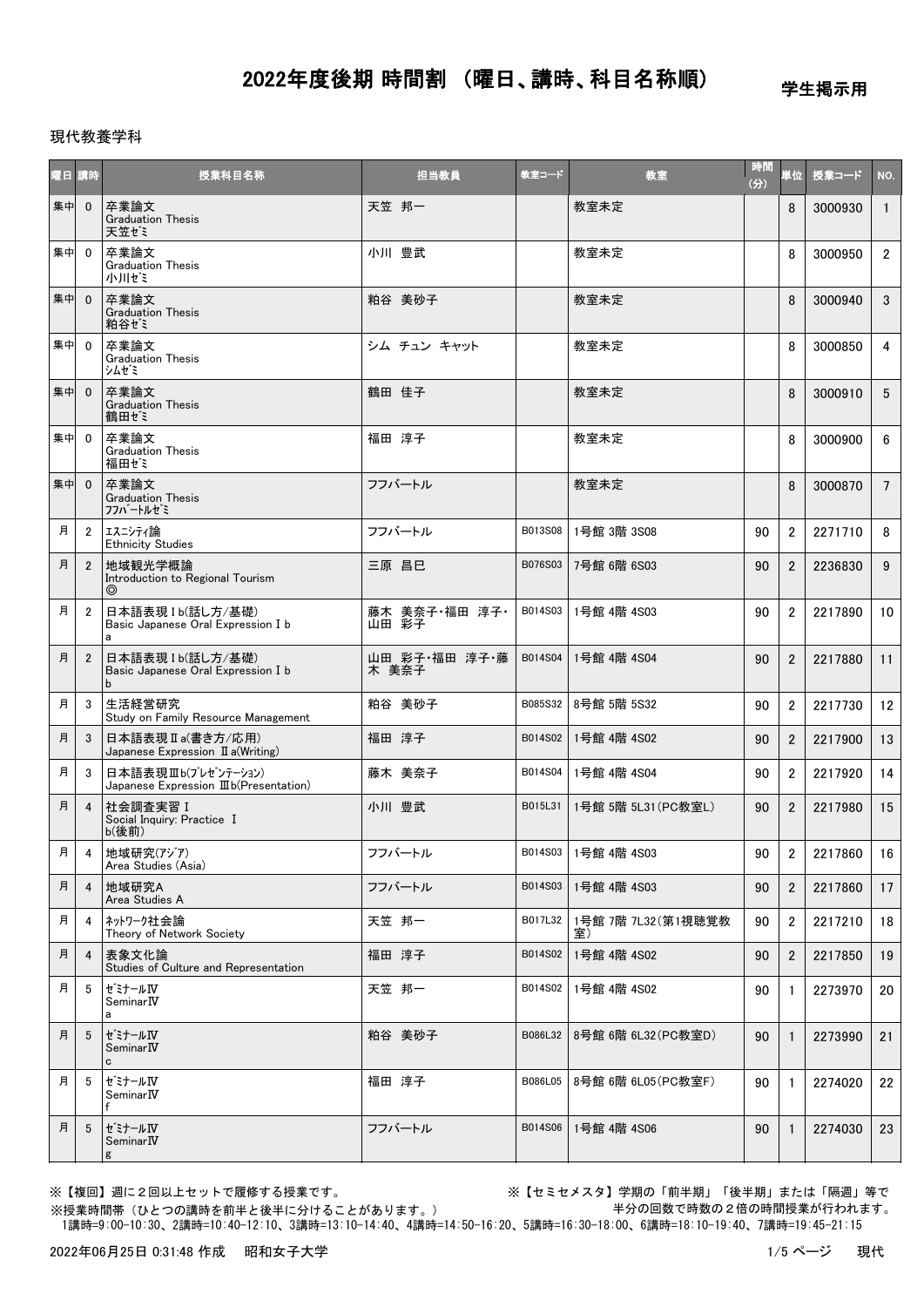学生掲示用

#### 現代教養学科

| 握目 | 講時             | 授業科目名称                                                                          | 担当教員         | 教室コード                | 教室                                            | 時間<br>(3) | 単位             | 授業コード   | NO.             |
|----|----------------|---------------------------------------------------------------------------------|--------------|----------------------|-----------------------------------------------|-----------|----------------|---------|-----------------|
| 火  | $\overline{2}$ | 環境をみる目<br>Introduction to the Environment                                       | 藤原 整         | B015S33              | 1号館 5階 5S33(合同講義室)                            | 90        | $\overline{2}$ | 2217590 | 24              |
| 火  | $\overline{2}$ | 市民社会の法(法を考える)<br>Perspectives on Civil Society Law<br>$\circledcirc$            | 遠藤 研一郎       | B085S31              | 8号館 5階 5S31                                   | 90        | $\overline{2}$ | 2217390 | 25              |
| 火  | $\overline{2}$ | 情報サービス論<br><b>Information Services</b><br>(司書·必修科目 #)                           | 横谷 弘美        | B084S41              | 8号館 4階 4S41                                   | 90        | $\overline{2}$ | 2209790 | 26              |
| 火  | $\overline{2}$ | 地域をみる目<br>Introduction to Region                                                | 藤原整          | B015S33              | 1号館 5階 5S33(合同講義室)                            | 90        | $\overline{2}$ | 2217590 | 27              |
| 火  | $\overline{2}$ | 倫理学概論<br>Introduction to Ethics                                                 | 田中 丹史        | B063S41 ·<br>B065S43 | 6号館 3階 3S41 · 6号館 5階<br>5S43                  | 90        | $\overline{2}$ | 2213650 | 28              |
| 火  | 3              | ICTリテラシーⅢb(プログラミング)<br>ICT Literacy $\mathbb{I}$ b(Programing)                  | 相 尚寿         | B015L31              | 1号館 5階 5L31 (PC教室L)                           | 90        | $\overline{2}$ | 2271830 | 29              |
| 火  | 3              | 教育学概説 II<br>General View on Education II<br>$\rm(2)$                            | 鈴木 円         | B015S33              | 1号館 5階 5S33(合同講義室)                            | 90        | $\overline{2}$ | 2219120 | 30              |
| 火  | 3              | 消費文化論<br><b>Consumer Culture Studies</b>                                        | 粕谷 美砂子       | B015S05              | 1号館 5階 5S05                                   | 90        | $\overline{2}$ | 2217450 | 31              |
| 火  | 3              | 情報サービス演習A(レファレンスサービス)<br>Library Science: Information Practice A<br>(司書·必修科目 #) | 横谷 弘美        | B085S43·<br>B086L34  | 8号館 5階 5S43 8号館 6階<br>6L34(PC教室B)             | 90        | $\mathbf{1}$   | 2209750 | 32              |
| 火  | 3              | 食とグローバル社会<br>Food and Global Society                                            | 粕谷 美砂子       | B015S05              | 1号館 5階 5S05                                   | 90        | $\overline{2}$ | 2217450 | 33              |
| 火  | 3              | メディア・リテラシー III (プログラミング)<br>Media Literacy III (Programming)                    | 相 尚寿         | B015L31              | 1号館 5階 5L31 (PC教室L)                           | 90        | $\overline{2}$ | 2271830 | 34              |
| 火  | $\overline{4}$ | 教育学概説 II<br>General View on Education II<br>(1)                                 | 鈴木 円         | B015S33              | 1号館 5階 5S33(合同講義室)                            | 90        | $\overline{2}$ | 2272330 | 35 <sub>5</sub> |
| 火  | 4              | 行政と地方自治<br>Administration and Local Autonomy                                    | 小川 登美夫       | B082S41              | 8号館 2階 2S41                                   | 90        | $\overline{2}$ | 2217610 | 36              |
| 火  | $\overline{4}$ | 社会調査実習Ⅱ<br>Practice in Social Survey<br>a(前後)                                   | 相 尚寿         | B086L32              | 8号館 6階 6L32 (PC教室D)                           | 90        | $\overline{2}$ | 2217990 | 37              |
| 火  | $\overline{4}$ | 情報サービス演習A(レファレンスサービス)<br>Library Science: Information Practice A<br>(司書·必修科目 #) | 横谷 弘美        | B084S42 ·<br>B086L05 | 8号館 4階 4S42·8号館 6階<br>6L05(PC教室F)             | 90        | $\mathbf{1}$   | 2209760 | 38              |
| 火  | $\overline{4}$ | 地域社会のデザイン<br>Designing Regional Community                                       | 藤原整          | B014S02              | 1号館 4階 4S02                                   | 90        | $\overline{2}$ | 2217380 | 39              |
| 火  | 4              | 地域社会のデザイン(都市)<br>Designing Regional Community: Urban Area                       | 藤原 整         | B014S02              | 1号館 4階 4S02                                   | 90        | $\overline{2}$ | 2217380 | 40              |
| 火  | 5              | 現代社会論<br>Study on Cotemporary Society                                           | シム チュン キャット  | B014S03              | 1号館 4階 4S03                                   | 90        | $\overline{2}$ | 2217660 | 41              |
| 火  | 5              | 情報サービス演習B(情報検索)<br>Library Science: Information Practice B<br>(司書·必修科目 #)       | 池田 美千絵       | B086L35 ·<br>B086L34 | 8号館 6階 6L35 (PC教室A) - 8<br>号館 6階 6L34 (PC教室B) | 90        | $\mathbf{1}$   | 2209770 | 42              |
| 火  | 5              | 統計分析基礎<br>Introduction to Statistical Analysis<br>b                             | 鶴田 佳子·粕谷 美砂子 | B086L32 ·<br>B086L33 | 8号館 6階 6L32(PC教室D)・8<br>号館 6階 6L33 (PC教室C)    | 90        | $\overline{2}$ | 2217950 | 43              |
| 水  | $\overline{2}$ | アイディア発想技法<br><b>Idea Generation Skills</b>                                      | 天笠 邦一        | B085S31              | 8号館 5階 5S31                                   | 90        | $\overline{2}$ | 2218000 | 44              |
| 水  | $\overline{2}$ | 現代教養入門Ⅱ<br>Academic Skills II<br>b                                              | 相 尚寿         | B015S04              | 1号館 5階 5S04                                   | 90        | $\mathbf{1}$   | 2218300 | 45              |
| 水  | $\overline{2}$ | 現代教養入門Ⅱ<br>Academic Skills II<br>c                                              | 志摩 園子        | B014S05              | 1号館 4階 4S05                                   | 90        | $\mathbf{1}$   | 2218310 | 46              |
| 水  | $\overline{2}$ | 現代教養入門Ⅱ<br>Academic Skills II<br>a                                              | 申 知燕         | B015S03 ·<br>B015S33 | 1号館 5階 5S03·1号館 5階<br>5S33(合同講義室)             | 90        | $\mathbf{1}$   | 2218290 | 47 <sup>1</sup> |

※授業時間帯(ひとつの講時を前半と後半に分けることがあります。)

※【複回】週に2回以上セットで履修する授業です。 ※【セミセメスタ】学期の「前半期」「後半期」または「隔週」等で 半分の回数で時数の2倍の時間授業が行われます。

1講時=9:00-10:30、2講時=10:40-12:10、3講時=13:10-14:40、4講時=14:50-16:20、5講時=16:30-18:00、6講時=18:10-19:40、7講時=19:45-21:15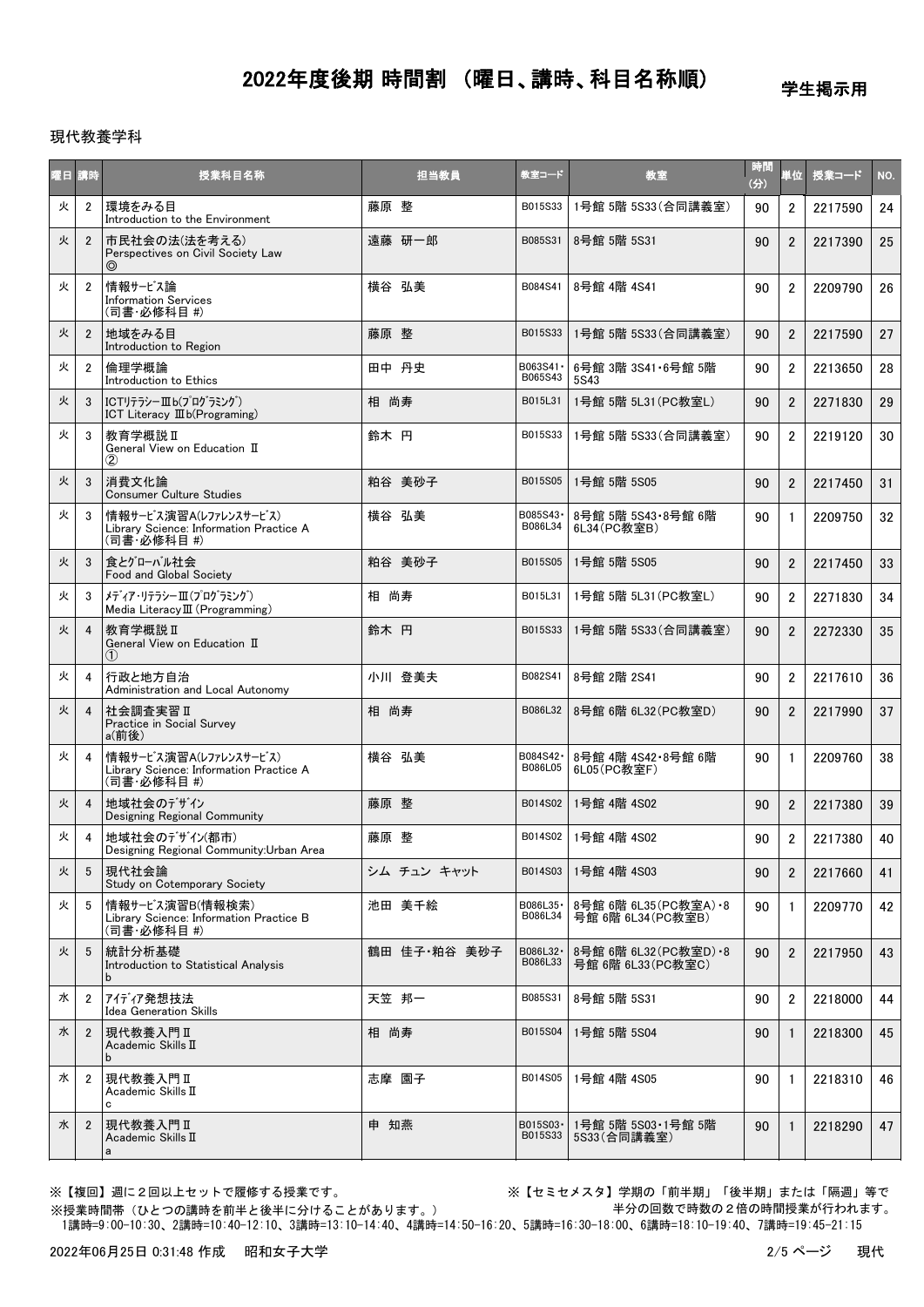学生掲示用

### 現代教養学科

| 曜日 | 講時             | 授業科目名称                                                                                                | 担当教員                                                 | 教室コード   | 教室                        | 時間<br>(分) | 単位               | 授業コード   | NO. |
|----|----------------|-------------------------------------------------------------------------------------------------------|------------------------------------------------------|---------|---------------------------|-----------|------------------|---------|-----|
| 水  | $\overline{2}$ | 現代教養入門Ⅱ<br>Academic Skills II<br>d                                                                    | 鶴田 佳子                                                | B014S04 | 1号館 4階 4S04               | 90        | 1                | 2218330 | 48  |
| 水  | $\overline{2}$ | マスメディアと現代社会<br>Mass Media and Today's Society<br>⊚                                                    | 小川 豊武                                                | B014S32 | 1号館 4階 4S32 (合同講義室)       | 90        | $\overline{2}$   | 2217780 | 49  |
| 水  | 3              | ゼミナール Ⅱ<br>Seminar II                                                                                 | 相 尚寿                                                 | B086L04 | 8号館 6階 6L04 (PC教室G)       | 90        | $\mathbf{1}$     | 2274520 | 50  |
| 水  | 3              | セミナール Ⅱ<br>Seminar II<br>a                                                                            | 天笠 邦一                                                | B104S01 | 10号館 4階 4S01              | 90        | $\mathbf{1}$     | 2271720 | 51  |
| 水  | 3              | ゼミナール Ⅱ<br>Seminar II<br>b                                                                            | 小川 豊武                                                | B013S04 | 1号館 3階 3S04               | 90        | $\mathbf{1}$     | 2271730 | 52  |
| 水  | 3              | セミナール Ⅱ<br>Seminar II<br>c                                                                            | 粕谷 美砂子                                               | B086L34 | 8号館 6階 6L34 (PC教室B)       | 90        | $\mathbf{1}$     | 2271740 | 53  |
| 水  | 3              | ゼミナール Ⅱ<br>Seminar II<br>d                                                                            | シム チュン キャット                                          | B086L35 | 8号館 6階 6L35(PC教室A)        | 90        | $\mathbf{1}$     | 2271750 | 54  |
| 水  | 3              | ゼミナール Ⅱ<br>Seminar II<br>k                                                                            | 申 知燕                                                 | B102S01 | 10号館 2階 2S01              | 90        | $\mathbf{1}$     | 2274590 | 55  |
| 水  | 3              | ゼミナール Ⅱ<br>Seminar II<br>e                                                                            | 鶴田 佳子                                                | B016S08 | 1号館 6階 6S08               | 90        | $\mathbf{1}$     | 2271760 | 56  |
| 水  | 3              | ゼミナール Ⅱ<br>Seminar II                                                                                 | 福田 淳子                                                | B014S05 | 1号館 4階 4S05               | 90        | $\mathbf{1}$     | 2271770 | 57  |
| 水  | 3              | セ゛ミナール Ⅱ<br>Seminar II<br>h                                                                           | 藤原 整                                                 | B102S02 | 10号館 2階 2S02              | 90        | $\mathbf{1}$     | 2274500 | 58  |
| 水  | 3              | ゼミナール Ⅱ<br>Seminar II<br>g                                                                            | フフバートル                                               | B014S03 | 1号館 4階 4S03               | 90        | $\mathbf{1}$     | 2271780 | 59  |
| 水  | 4              | 社会調査研修B<br>Social Research Training B                                                                 | 鶴田 佳子·藤原 整                                           | B014S02 | 1号館 4階 4S02               | 90        | $\overline{2}$   | 3202570 | 60  |
| 水  | 5              | CLAプロジェクトB<br><b>CLA Project B</b>                                                                    | 小川 豊武 福田 淳子 鶴<br>田 佳子·粕谷 美砂子·天<br>笠 邦一・八木 良広 藤原<br>整 | B085L44 | 8号館 5階 5L44               | 90        | $\overline{2}$   | 3202560 | 61  |
| 木  | $\mathbf{1}$   | 心理学概説 I<br>General Psychology I<br>(現代・福祉・初教)                                                         | 池上 真平                                                | B086L01 | 8号館 6階 6L01 (オーロラホー<br>ル) | 90        | $\boldsymbol{2}$ | 2227310 | 62  |
| 木  | $\overline{1}$ | 心理学概論<br>Introduction to Psychology<br>(現代・福祉・初教)                                                     | 池上 真平                                                | B086L01 | 8号館 6階 6L01 (オーロラホー<br>ル) | 90        | $\overline{2}$   | 2227310 | 63  |
| 木  | $\mathbf{1}$   | メディアをみる目<br>Introduction to Media                                                                     | 小川 豊武                                                | B086L41 | 8号館 6階 6L41 (コスモスホー<br>ル) | 90        | $\overline{2}$   | 2217280 | 64  |
| 木  | $\overline{2}$ | Thematic Workshop in English C<br>Thematic Workshop in English C<br>メディア・スタディーズ                       | 教員未定                                                 | B085S33 | 8号館 5階 5S33               | 90        | 1                | 2217800 | 65  |
| 木  | $\overline{2}$ | Thematic Workshop in English( $\overrightarrow{7}$ /7)<br>Thematic Workshop in English<br>メディア・スタディーズ | 教員未定                                                 | B085S33 | 8号館 5階 5S33               | 90        | $\mathbf{1}$     | 2217800 | 66  |
| 木  | $\overline{2}$ | アート・マネージ メント II<br>Arts management $\mathbb I$<br>(O)                                                 | 照屋 真弓·福田 淳子                                          | B014S02 | 1号館 4階 4S02               | 90        | $\overline{2}$   | 2217160 | 67  |
| 木  | $\overline{2}$ | 社会経済統計 II<br>Socio-economic Statistics II<br>а                                                        | 小川 豊武                                                | B086L33 | 8号館 6階 6L33 (PC教室C)       | 90        | $\overline{2}$   | 2217970 | 68  |

※【複回】週に2回以上セットで履修する授業です。 ※【セミセメスタ】学期の「前半期」「後半期」または「隔週」等で 半分の回数で時数の2倍の時間授業が行われます。

 1講時=9:00-10:30、2講時=10:40-12:10、3講時=13:10-14:40、4講時=14:50-16:20、5講時=16:30-18:00、6講時=18:10-19:40、7講時=19:45-21:15 ※授業時間帯(ひとつの講時を前半と後半に分けることがあります。)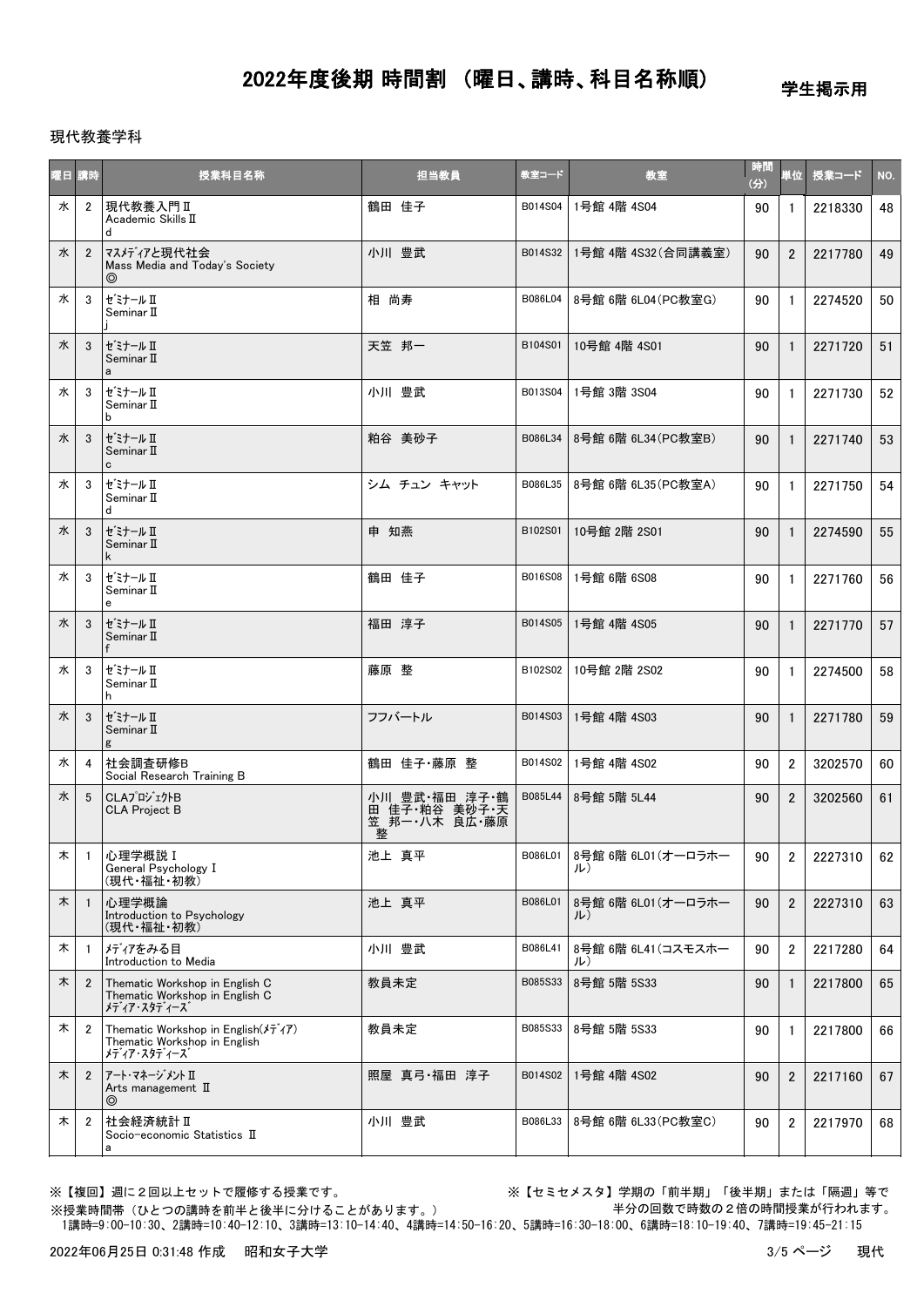学生掲示用

### 現代教養学科

|   | 曜日 講時          | 授業科目名称                                                                                        | 担当教員        | 教室コード   | 教室                        | 時間<br>(分) | 単位             | 授業コード   | NO. |
|---|----------------|-----------------------------------------------------------------------------------------------|-------------|---------|---------------------------|-----------|----------------|---------|-----|
| 木 | 3              | ICTリテラシーⅢa(映像編集)<br>ICT Literacy III a(Video Editing)                                         | 八木 良広       | B086L33 | 8号館 6階 6L33 (PC教室C)       | 90        | $\overline{2}$ | 2217940 | 69  |
| 木 | 3              | Thematic Workhop in English( $\ddot{y}$ I-n'l)<br>Thematic Workhop in English<br>グローバル・スタディーズ | 教員未定        | B085S33 | 8号館 5階 5S33               | 90        | $\mathbf{1}$   | 2217810 | 70  |
| 木 | 3              | Thematic Workshop in English B<br>Thematic Workshop in English B<br>グローバル・スタディーズ              | 教員未定        | B085S33 | 8号館 5階 5S33               | 90        | $\mathbf{1}$   | 2217810 | 71  |
| 木 | 3              | 現代都市事情<br>Introduction to Contemporary Urban Areas                                            | 鶴田 佳子       | B014S02 | 1号館 4階 4S02               | 90        | $\overline{2}$ | 2217650 | 72  |
| 木 | 3              | 社会経済統計 I<br>Socio-economic Statistics I<br>b                                                  | 相 尚寿        | B015L31 | 1号館 5階 5L31 (PC教室L)       | 90        | $\overline{2}$ | 2217960 | 73  |
| 木 | 3              | 日本語表現 I a(書き方/基礎)<br>Introductory Japanese Writing I a<br>c                                   | 福田 淳子       | B015S03 | 1号館 5階 5S03               | 90        | $\overline{2}$ | 2217740 | 74  |
| 木 | 3              | 日本語表現Ⅲa(書き方/実践)<br>Japanese Expression $\mathbb{II}$ a(Writing)                               | 春日 美穂·福田 淳子 | B014S03 | 1号館 4階 4S03               | 90        | $\overline{2}$ | 2217910 | 75  |
| 木 | 3              | メディア・リテラシーⅡc(映像編集)<br>Media Literacy II c (Video Editing)                                     | 八木 良広       | B086L33 | 8号館 6階 6L33 (PC教室C)       | 90        | $\overline{2}$ | 2217940 | 76  |
| 木 | 4              | 図書館サービス概論<br><b>Library Services</b><br>(司書·必修科目 #)                                           | 山口 洋        | B013S08 | 1号館 3階 3S08               | 90        | $\overline{2}$ | 2209700 | 77  |
| 木 | 4              | Thematic Workshop in English A<br>Thematic Workshop in English A<br>ソーシャル・スタディース              | 教員未定        | B014S02 | 1号館 4階 4S02               | 90        | $\mathbf{1}$   | 2217790 | 78  |
| 木 | 4              | Thematic Workshop in English(ソーシャル)<br>Thematic Workshop in English<br>ソーシャル・スタディース           | 教員未定        | B014S02 | 1号館 4階 4S02               | 90        | $\mathbf{1}$   | 2217790 | 79  |
| 木 | 4              | 社会問題概観<br>Overview on Social Problems                                                         | シム チュン キャット | B014S06 | 1号館 4階 4S06               | 90        | $\overline{2}$ | 2217820 | 80  |
| 木 | $\overline{4}$ | 日本語表現 I a(書き方/基礎)<br>Introductory Japanese Writing I a<br>d                                   | 春日 美穂·福田 淳子 | B014S03 | 1号館 4階 4S03               | 90        | $\overline{2}$ | 2217760 | 81  |
| 木 | 4              | 日本語表現 I a(書き方/基礎)<br>Introductory Japanese Writing I a<br>e                                   | 福田 淳子       | B014S04 | 1号館 4階 4S04               | 90        | $\overline{2}$ | 2217750 | 82  |
| 木 | 5              | アーカイブズ論<br>Archives Theory                                                                    | 相 尚寿        | B086L05 | 8号館 6階 6L05 (PC教室F)       | 90        | $\overline{2}$ | 2217840 | 83  |
| 木 | 5              | 情報環境論<br>Information and Environment Studies                                                  | 相 尚寿        | B086L05 | 8号館 6階 6L05(PC教室F)        | 90        | $\overline{2}$ | 2217840 | 84  |
| 木 | 5              | ∥ゼミナールⅣ<br>Seminar <sub>IV</sub><br>b                                                         | 小川 豊武       | B015L32 | 1号館 5階 5L32 (PC教室K)       | 90        | $\mathbf{1}$   | 2273980 | 85  |
| 木 | 5              | ゼミナールⅣ<br>Seminar <sub>IV</sub><br>d                                                          | シム チュン キャット | B086L06 | 8号館 6階 6L06 (PC教室E)       | 90        | -1             | 2274000 | 86  |
| 木 | 5              | セミナールIV<br>Seminar <sub>IV</sub><br>e                                                         | 鶴田 佳子       | B015L31 | 1号館 5階 5L31 (PC教室L)       | 90        | $\mathbf{1}$   | 2274010 | 87  |
| 木 | 5              | デジタルメディア論<br>Digital Media Theory                                                             | 相 尚寿        | B086L05 | 8号館 6階 6L05(PC教室F)        | 90        | $\overline{2}$ | 2217840 | 88  |
| 金 | -1             | 社会心理学<br>Social Psychology<br>(現代・福祉・初教)                                                      | 藤島 喜嗣       | B086L01 | 8号館 6階 6L01 (オーロラホー<br>ル) | 90        | $\overline{2}$ | 2219460 | 89  |
| 金 | -1             | 社会心理学概論<br>Social Psychology<br>(現代・福祉・初教)                                                    | 藤島 喜嗣       | B086L01 | 8号館 6階 6L01 (オーロラホー<br>ル) | 90        | $\overline{2}$ | 2219460 | 90  |
| 金 |                | 世界をみる目<br>Introduction to International Relations                                             | 申 知燕        | B086L41 | 8号館 6階 6L41(コスモスホー<br>ル)  | 90        | $\overline{2}$ | 2217310 | 91  |
| 金 | $\overline{2}$ | 情報をみる目<br>Introduction to Information Science                                                 | 相 尚寿        | B086L41 | 8号館 6階 6L41 (コスモスホー<br>ル) | 90        | $\overline{2}$ | 2217270 | 92  |

※授業時間帯(ひとつの講時を前半と後半に分けることがあります。) ※【複回】週に2回以上セットで履修する授業です。 ※【セミセメスタ】学期の「前半期」「後半期」または「隔週」等で 半分の回数で時数の2倍の時間授業が行われます。

1講時=9:00-10:30、2講時=10:40-12:10、3講時=13:10-14:40、4講時=14:50-16:20、5講時=16:30-18:00、6講時=18:10-19:40、7講時=19:45-21:15